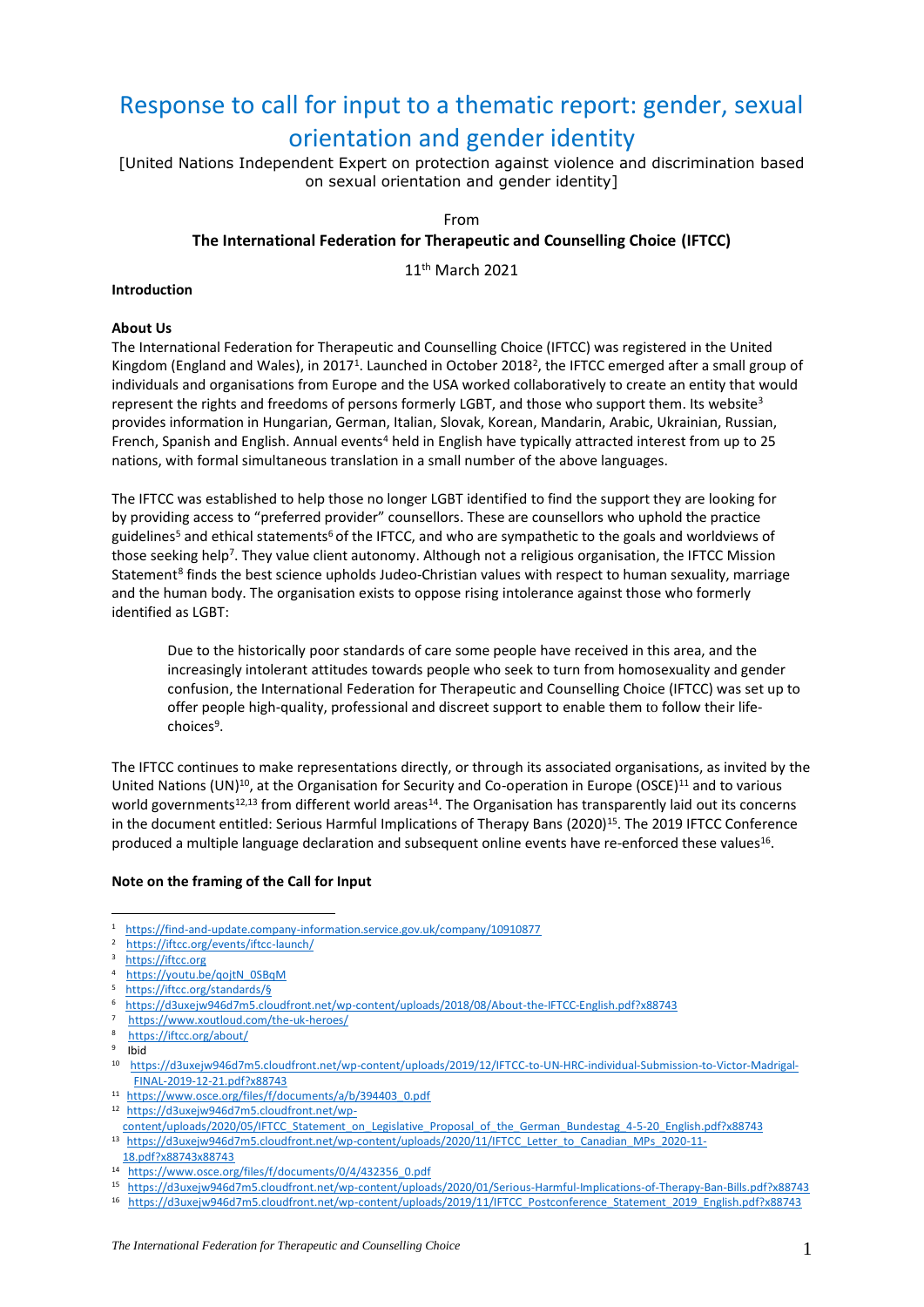Relevant parties are requested to submit information to Victor Madrigal-Borloz, Independent Expert on protection against violence and discrimination based on sexual orientation and gender identity, (hereafter UN Independent Expert on SOGI) with the intention of informing his report. He requests (point 10) information, as one of 12 areas of interest, asking "Who are the main actors who argue that the defenders of human rights of LGBT individuals are furthering a so-called "gender ideology"?" because critique of Gender Theory is of concern. Information is requested on those successfully resist(ing) "attacks" on gender 'ideology' (sic). Of concern, of course, is the danger of advocacy overshadowing scientific research and debate and of advocacy interests trumping objective reading of science.

#### **Ideological diversity versus silos of intolerance**

Advocacy Science risks pushing any analysis into confirmation bias because ideological diversity has been disallowed. 'Advocacy Science' differs from 'inquiry' models or investigation because the investigation is being undertaken to promote a specific agenda, viewpoint or policy. A definition of 'confirmation bias' reminds us that researchers value results more highly when they match their own moral and political belief systems, and disregard those which don't. As Haidt<sup>17</sup> (2013:90) has noted:

each individual reasoner is really good at one thing: finding evidence to support the position he or she already holds, usually for intuitive reasons. This is why it's so important to have intellectual and ideological diversity within any group or institution whose goal is to find truth (such as an intelligence agency or a community of scientists) or to produce good public policy (such as a legislature or advisor board).

'Confirmation bias' in turn leads to viewpoint discrimination. Where ideological monocultures are unchallenged, diversity cannot properly exist and equality ceases. That various areas of discourse appear to be unchallengeable and above critical analysis in the Call for Response<sup>18</sup> are indicative of increased siloing that can only lead to discrimination. UN aspirational goals such as Gender Ideology (Queer Theory), Sustainable Development and Comprehensive Sexuality Education are named in this document in the context of embedded International Law as though they are received orthodoxy, and beyond critical intervention. This is despite the fact that the UN member states have not included "gender identity" in any binding international agreements. In fact, attempts to do this have been rigorously opposed. Related to this is the indissoluble link entrenched in the document between violence and discrimination based on sexual orientation and gender identity and dissenting, or views critical of Gender Theory. Opposition to, or critique of gender theory cannot be defined as "violence" or "discrimination". We call on the independent expert to value cultural and ideological diversity as a means of challenging silos, reducing intolerance, building consensus and encouraging equality. We believe the emphasis should be protecting sex-based rights, not LGBT ideology.

# **Our Response to the Call for Input into the Thematic Report**

The IFTCC recognises the opportunity to provide perspective, examples and commentary with respect to how states collect data, provide definitions, relate to treaties, declarations, programs and policies relevant to the Call for Input. We will also comment on the use of narrative with reference to sexual orientations, with special reference to the UK since that is where we operate and are registered. Through our IFTCC country representatives, it may be possible to provide wider information that is country-specific if that would be of interest. In what follows, we will confine our comments in this paper to the following four main areas, with which we have had direct experience through our own organisation:

- 1. Main mechanism for challenging resistance to LGBT ascendancy in the UK The *defacto* ban on Therapeutic Choice:
	- 1.1 Consensus Statement on Conversion Therapy and the
	- 1.2 Memorandum of Understanding on Conversion Therapy and
	- 1.3 Professional Standards Authority (PSA)
	- 1.4 Role of the Government Equality Office
- 2. Observations about the gathering and use data to promote LGBT acceptance in the UK. 2.1 The National LGBT Survey and
	- 2.2 The 2018 LGBT Action Plan

<sup>&</sup>lt;sup>17</sup> Haidt, Jonathan, 2013. The Righteous Mind. Why Good People are Divided by Politics and Religion. Penguin; 1st edition <sup>18</sup> https://www.ohchr.org/EN/Issues/SexualOrientationGender/Pages/GenderTheory.aspx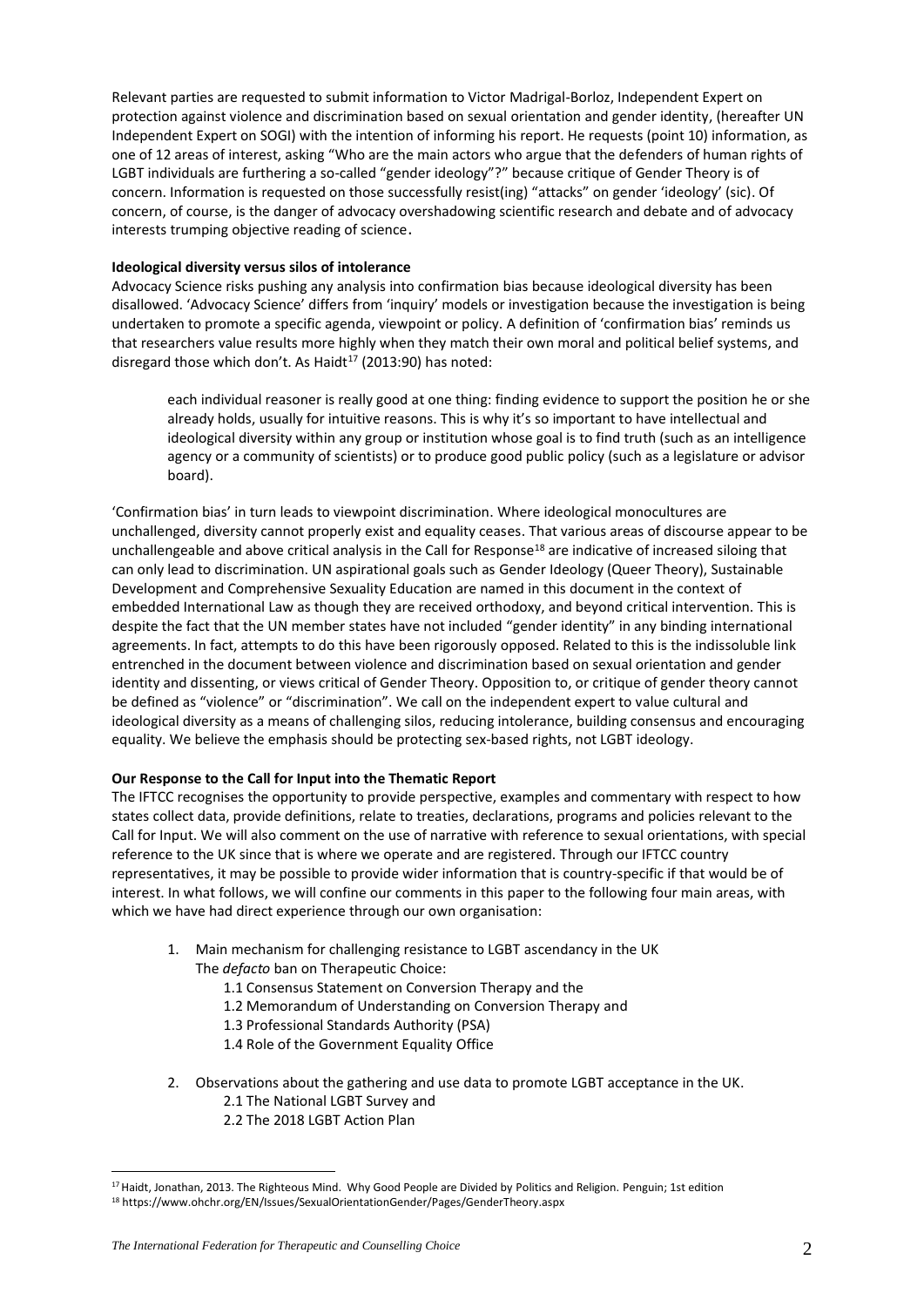- 3. Non-governmental initiatives to challenging resistance to LGBT ascendancy in the context of The Faith and Sexuality Survey (FSS) and the role of legacy media, social media and the banking sector.
	- 3.1 Legacy media
	- 3.2 Social Media
	- 3.3 Banking Sector
- 4. Summary and Conclusion

# 1. **Main mechanism for challenging resistance to LGBT ascendancy in the UK: The** *defacto* **ban on Therapeutic Choice, the Consensus Statement on Conversion Therapy and the Memorandum of Understanding on Conversion Therapy.**

# **1.1. The Consensus Statement on Conversion Therapy - Background and context**

When in February 2014 the Consensus Statement on Conversion Therapy (CSCT)<sup>19</sup> was published in the UK, Core Issues Trust<sup>20</sup> noted:

It is very noticeable that in the three main paragraphs of the statement set out below, the controlling principle is expressed not in scientific terms, but in terms of what "we believe". Of course, when so many august bodies express such beliefs in unison, the general public is bound to be impressed. But the scientific community should protest that science is based not on what we believe, but on what we can demonstrate in practice.

Herein lies the chief objection to LGBT ascendancy promoted on the grounds of science. The plain fact is, no substantial science is evident in this document. This important document promotes an ideological aspiration. When in November 2015 the Memorandum of Understanding on Conversion Therapy<sup>21</sup> (MOU 2017 Version  $2)^{22}$  was released, the weak scientific basis of the statement was again apparent<sup>23</sup>:

The Memorandum of Understanding (2014) purports to ensure inter alia that "The public are well informed about the evidence (of harm) and risks of conversion therapy". In support of this intention however, the document provides no such evidence, merely citing literature reviews such as Serovich (2008) et al and the APA Task Force (2009) neither of which provides replicable, longitudinal, or conclusive evidence that therapeutic interventions for unwanted same-sex attractions are harmful. Once again, the APA's warning that "there is little in the way of credible evidence whether SOCE does or does not work" to substantiate such claims of effectiveness or otherwise, has been ignored. The document also cites the UKCP Consensus Statement which misleadingly appeals to the absence of 'gold standard' randomised controlled trials to assess talking therapies - knowing that such trials using a placebo to study sexual orientation change efforts (SOCEs) are both unethical and unachievable. Such trials have never been undertaken, not even to disprove the effectiveness of such interventions.

# **1.2. The Memorandum of Understanding on Conversion Therapy: the main mechanism for challenging resistance to LGBT ascendancy in the UK**

Since 2014, following the release of the Consensus Statement and later the Memorandum of Understanding on Conversion Therapy, a *defacto* ban on therapeutic choice with respect to receiving professional help for unwanted sexual behaviours, feelings and attractions has been in place in the UK. In June 2014, Core Issues Trust published a Com Res<sup>24,25</sup> poll asking the following questions, seeking public opinion on the matter:

<sup>19</sup> [https://www.secularism.org.uk/uploads/uk-council-for-psychotherapy-consensus-statement-on-conversion](https://www.secularism.org.uk/uploads/uk-council-for-psychotherapy-consensus-statement-on-conversion-therapy.pdf?v=1502895374)[therapy.pdf?v=1502895374](https://www.secularism.org.uk/uploads/uk-council-for-psychotherapy-consensus-statement-on-conversion-therapy.pdf?v=1502895374) Feb 2014.

<sup>20</sup> [https://www.core](https://www.core-issues.org/UserFiles/File/Statements/Statements_2014/CIT_Statement_3_March_2014_UKCP_Consensus_Statement_Feb_2014_FINAL_1.pdf)[issues.org/UserFiles/File/Statements/Statements\\_2014/CIT\\_Statement\\_3\\_March\\_2014\\_UKCP\\_Consensus\\_Statement\\_Feb\\_2014\\_FIN](https://www.core-issues.org/UserFiles/File/Statements/Statements_2014/CIT_Statement_3_March_2014_UKCP_Consensus_Statement_Feb_2014_FINAL_1.pdf) [AL\\_1.pdf](https://www.core-issues.org/UserFiles/File/Statements/Statements_2014/CIT_Statement_3_March_2014_UKCP_Consensus_Statement_Feb_2014_FINAL_1.pdf)

<sup>&</sup>lt;sup>21</sup> November 2015. <https://www.psychotherapy.org.uk/media/npbjy1cw/memorandum-of-understanding-on-conversion-therapy.pdf>

<sup>22</sup> [October 2017 https://www.bacp.co.uk/media/6526/memorandum-of-understanding-v2-reva-jul19.pdf](/var/folders/8j/7xpqpffd3dg6jh_xlscchpjw0000gn/T/com.apple.mail/com.apple.mail/compose/attach/October%202017%20https:/www.bacp.co.uk/media/6526/memorandum-of-understanding-v2-reva-jul19.pdf)

<sup>23</sup> [https://www.core](https://www.core-issues.org/UserFiles/File/Statements/Statements_2014/Statement_by_Core_Issues_Trust_18th_December_2014.pdf)[issues.org/UserFiles/File/Statements/Statements\\_2014/Statement\\_by\\_Core\\_Issues\\_Trust\\_18th\\_December\\_2014.pdf](https://www.core-issues.org/UserFiles/File/Statements/Statements_2014/Statement_by_Core_Issues_Trust_18th_December_2014.pdf)

<sup>24</sup> [https://2sjjwunnql41ia7ki31qqub1-wpengine.netdna-ssl.com/wp](https://2sjjwunnql41ia7ki31qqub1-wpengine.netdna-ssl.com/wp-content/themes/comres/poll/Core_Issues_Trust_Therapy_Poll_April_2014.pdf)[content/themes/comres/poll/Core\\_Issues\\_Trust\\_Therapy\\_Poll\\_April\\_2014.pdf](https://2sjjwunnql41ia7ki31qqub1-wpengine.netdna-ssl.com/wp-content/themes/comres/poll/Core_Issues_Trust_Therapy_Poll_April_2014.pdf)

<sup>25</sup> **ComRes** surveyed a representative sample of 2003 GB adults online on 9-10 April 2014. Data were weighted to be representative of all adults. ComRes is a member of the British Polling Council and abides by its rules.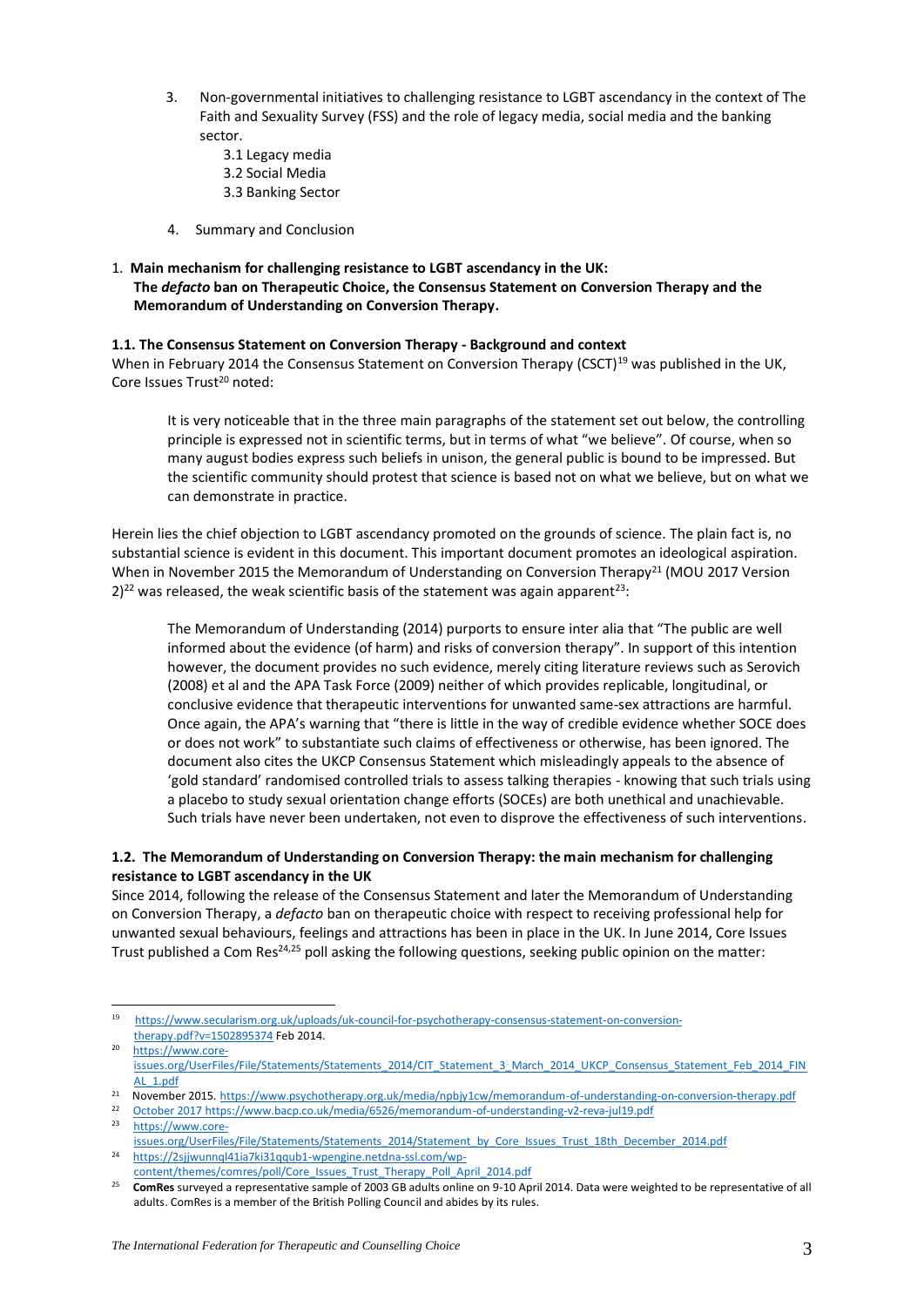**Q.1** An MP is trying to change the law in order to ban therapists from offering verbal (talking) therapy to people who are attracted to people of the same sex but who want to reduce feelings. This therapy has not been shown to be harmful. In principle, would you support or oppose such a ban? **Q.2** Please imagine a scenario in which a married man with wife and children would like a therapist who offers 'talking therapy' to try to help him reduce his feelings of sexual attraction towards other men, in order to hold his family together. Do you believe that he should be permitted such help, or should he be refused it?

At the time, the poll (n= 2003) found that 64% - nearly two thirds - supported the right of people to seek therapeutic help to change, with 12% saying such help should be denied and 24% declining to offer a view. Or, put another way, the poll showed 2 to 1 opposition to a ban on therapy to change unwanted same-sex attraction, but opposition climbs to 5 to 1 in the case of man seeking help to 'hold his family together'.

In 2020 its sponsor, the Ozanne Foundation, polled UK residents (n=1671), who agreed that there should be a ban on conversion therapy. Only 14% believe there should not be a ban. Tellingly, the YouGov<sup>26</sup> poll defined 'conversion therapy' as "where people seek to change someone's sexual orientation, sexual behaviour or gender identity". The Question asked was:

Do you think 'Conversion Therapy', where people seek to change someone's sexual orientation, sexual behaviour or gender identity, should or should not be banned?

Clearly these surveys asked very different questions. The ComRes poll surveyed the *right to access help* from a client's perspective, the YouGov poll *surveyed the right to conduct interventions* that aimed to change sexual orientation. The first is about client rights, the second is about *ethical correctness of some people attempting to change other people's sexual orientation*. Although six years passed between the two polls, it is not surprising that the results show that significant numbers in the Com Res poll disagree with preventing (client) rights and that the second YouGov poll agrees with preventing rights (of the 'therapist') to try to change. It is clear that the YouGov poll cannot be used to show a shift in public opinion in the matter since very different questions are asked.

The juxtaposition of the two surveys usefully indicates a simple difference in approach that remains unresolved in the UK debate around sexual orientation, and therapeutic support interventions. This has to do with the question of agency. This is why the Consensus Statement on Conversion Therapy and Memorandum of Understanding on Conversion Therapy fail as instruments or protocols when addressing the issue of change allowing therapies. Both raise ethical objections to the agency of some 'people' who want to change other people's sexual orientation, but neither represents the agency of those persons who seek help and wish to change sexual orientation.

# **The circuitous argument and the critical need for ideological diversity**

The argument is as follows: **Side A** states that 'Conversion Therapy' is morally wrong, is categorically harmful and does not work. All formerly LGBT (ex-gay or -trans persons) are deluded or worse; therapeutic interventions should be criminalised, even where the recipient requests help. LGBT is innate and immutable; a leopard cannot change his spots. **Side B** states that sexuality is fluid, gender is not. Therapeutic interventions should be available to persons who are free agents of their own sexual identity and trajectory, both of which may change in a person's lifetime. Those supporting such persons should have access to professional training and collegiality. Such providers should be regulated, not criminalised.

Clearly both sides of the argument have ideologically diverse perspectives, and both should be amenable to scientific inquiry and method for controversial issues. These might be the genetic contribution to sexuality, the role of agency and the fact that the by-product of some interventions is change resulting from change-allowing therapies known to be effective for some who are motivated. But this is where the narrative is unresolvable and is kept polarised, to the detriment of all, in the UK. Side B has been actively marginalised via the CSCT and MOU initiatives. The problem is the lack of ideological diversity at the negotiating table.

#### **Monocultures opposing ideological diversity**

<sup>26</sup> [https://docs.cdn.yougov.com/ws6xam57wg/Ozanne\\_ConversionTherapy\\_200715.pdf](https://docs.cdn.yougov.com/ws6xam57wg/Ozanne_ConversionTherapy_200715.pdf) **YouGov** Sample Size: 1671 Adults in GB Fieldwork: 14th - 15th July 2020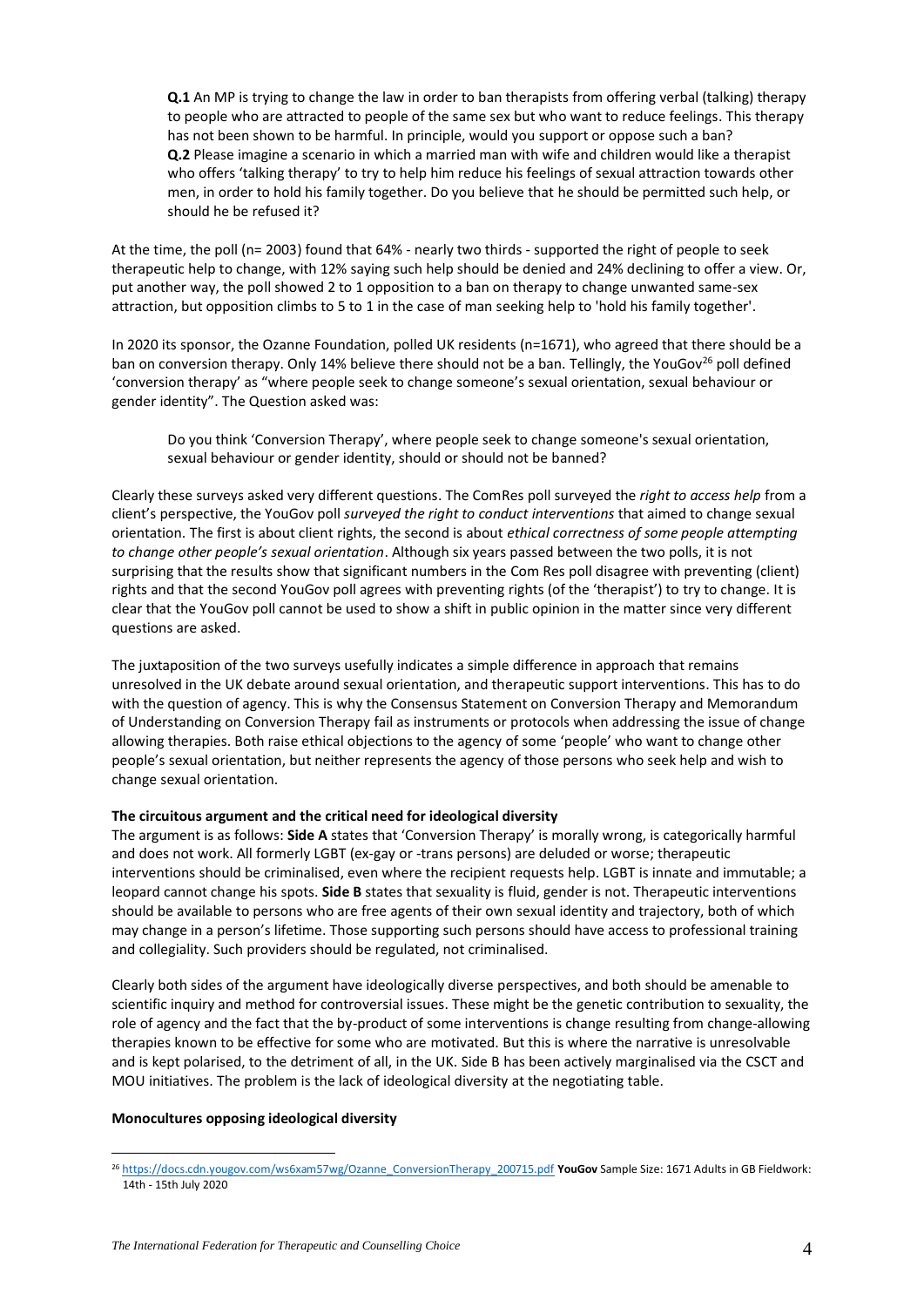Space and time preclude recounting of the emergence and histories of the CSCT and MOU. Suffice to say that Side B has never been allowed to participate in discussion around these issues except in superficial ways. For example, in the case of the emergence of the MOU, conservative viewpoints were blocked by the United Kingdom Council of Psychotherapy:

In correspondence in 2015 from then Minister of State for Care and Support, the Rt. Hon. Norman Lamb said<sup>27</sup> when developing public policy for responding to "Conversion Therapy", that the lead organisation, the UK Council for Psychotherapy "has not included Core Issues Trust to date because the collaborative work – beginning with the development of a consensus statement… and the subsequent work on the Memorandum of Understanding – was between organisations that had each independently come to a position opposed to conversion therapy". This is evidence that in the UK, policy for this issue was generated by one ideological position and diversity of opinion was and is ignored.<sup>28</sup> Core Issues Trust (Charity NI 105095) calls for diversification of viewpoint when examining efficacy of professional psychotherapeutic and pastoral interventions and developing public policy. This will help to avoid confirmation bias. Consideration of multiple viewpoints and the encouragement of inter- and cross-disciplinary discussion will help to facilitate checks and balances in reporting findings and setting public policy that avoids ideological dominance of any group.

**1.3. The UK's** *defacto* **ban illustrated in context with reference to the Professional Standards Authority (PSA)** Quoting at length from a recent submission to the UK's Gender Equalities Office (GEO) it is important to review the role of the PSA in entrenching the polarised view on managing sexual politics in the UK.

In February 2015, Core Issues Trust made a complaint against the PSA on the basis that the Authority, following a press statement entitled "The Professional Standards Authority Supports Action by Accredited Registers on Conversion Therapy<sup>129</sup> closed the door to accreditation for any persons accused of "Conversion Therapy". The substance of the complaint read as follows:

**(1)** that by this statement the **PSA contributes to discrimination against individuals** who voluntarily seek support for aspirations to reduce homosexual feelings and/or practices and who are unwilling to identify as homosexual… The PSA's discriminative action represented in this statement **(2) closes the door** to those organisations seeking a register, who do not share values denying autonomous individuals the right to explore change or try to reduce orientation using the support of registered professionals… The PSA's statement **(3) is misleading to the public** because it fails to acknowledge the fact that what it calls 'conversion' therapy – most likely the application of standard therapeutic modalities to explore change on a continuum – is not illegal in the United Kingdom.

After a lengthy review, the PSA did not support the complaint. In correspondence dated 1 June 2015 the PSA's CEO Harry Cayton informed us:

After carefully reviewing the response that was sent to you by Suzanne Dodds, I can see that she has explained to you that the Authority has taken the view that gay conversion therapy is not compatible with our responsibilities under the Equality Act as being gay or lesbian is a protected characteristic

This summary indicates how the philosophy of "protected characteristics" and the collusion between the PSA, the Department of Health under Norman Lamb MP, and the CEOs of the UKCP et.al., ensured that any independent applications or complaints submitted by the IFTCC including why we were not consulted in the formation of the Memorandum of Understanding, were doomed to failure.

# **1.4. The role of the UK Government's Equality Office (GEO)**

 on two of the cited studies[. https://www.core](https://www.core-issues.org/UserFiles/File/CIT_Response_to_King_and_Song_s_Science_Briefing_Paper_4th_July_2017.pdf)[issues.org/UserFiles/File//CIT\\_Response\\_to\\_King\\_and\\_Song\\_s\\_Science\\_Briefing\\_Paper\\_4th\\_July\\_2017.pdf](https://www.core-issues.org/UserFiles/File/CIT_Response_to_King_and_Song_s_Science_Briefing_Paper_4th_July_2017.pdf)

<sup>&</sup>lt;sup>27</sup> Correspondence from Minister Lamb (Department of Health) to Dr Mike Davidson (Core Issues Trust), date 20 January 2015.

<sup>&</sup>lt;sup>28</sup> See O'Callaghan's (2017) analysis: Conversion Therapy: A Briefing Note by Prof. M. King. and Prof. R. Song (June 2017) Some comments

<sup>&</sup>lt;sup>29</sup> PSA Press release dated 16th January 2015 [https://www.professionalstandards.org.uk/news-and-blog/latest](https://www.professionalstandards.org.uk/news-and-blog/latest-news/detail/2015/01/16/professional-standards-authority-supports-action-by-accredited-registers-on-conversion-therapy)[news/detail/2015/01/16/professional-standards-authority-supports-action-by-accredited-registers-on-conversion-therapy](https://www.professionalstandards.org.uk/news-and-blog/latest-news/detail/2015/01/16/professional-standards-authority-supports-action-by-accredited-registers-on-conversion-therapy)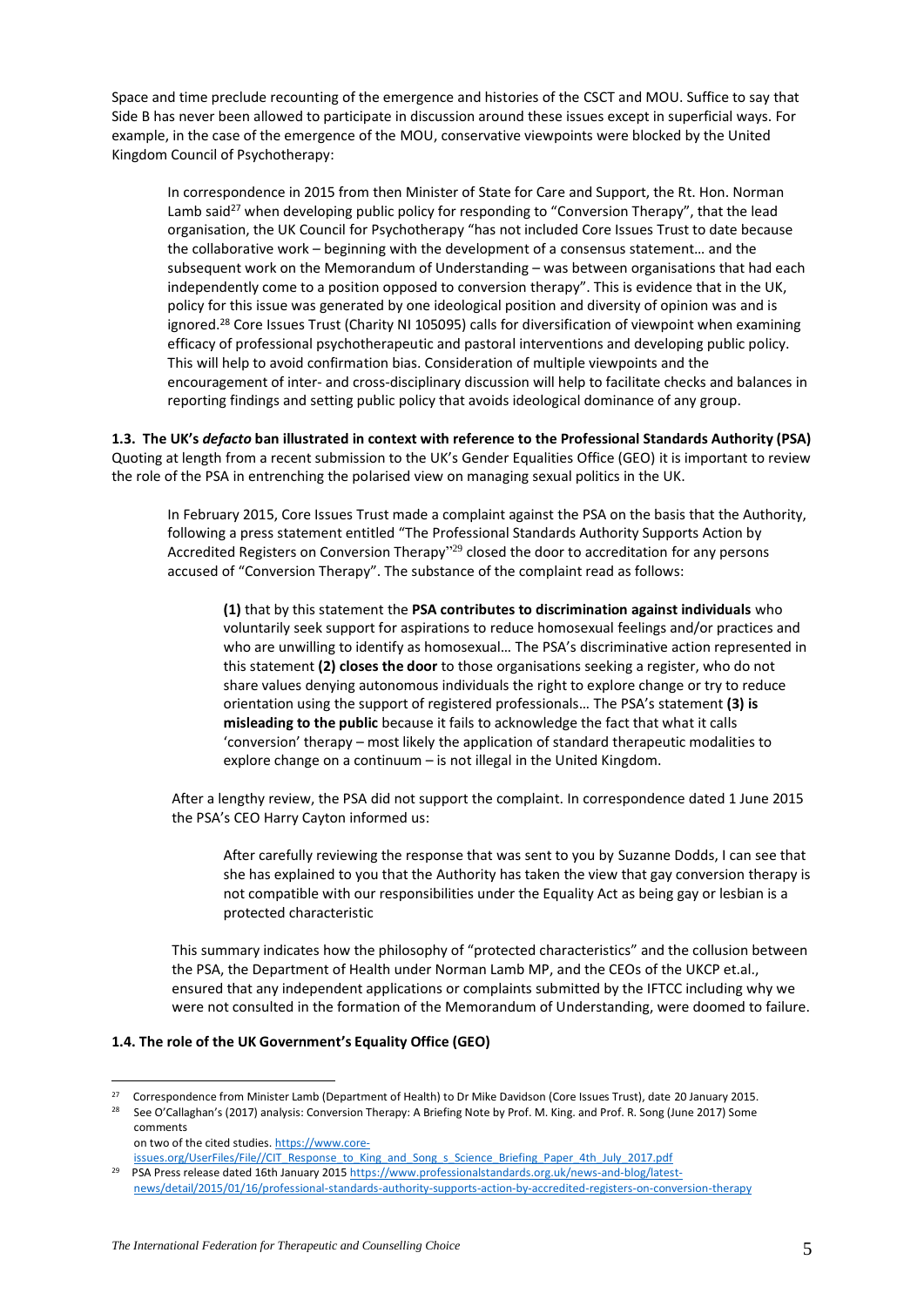It is important to note a significant intervention in the Core Issues Trust application for Judicial Review in the UK's High Court following the banning of a London Bus Advert. The CIT advert had mirrored the charity Stonewall's "Some people are gay. Get over it!", saying in effect "some people *were* gay…". The then Secretary of State for Culture, Media and Sport and the Minister for Women and Equalities usefully intervened, which yielded an important finding. The judgement following the case that supported the Trust in this regard, as a result of this intervention, states:

Discrimination against a person because of his or her past actual or perceived sexual orientation, or because his or her sexual orientation has changed, is discrimination "because of…sexual orientation". There is no requirement in the EA (Equality Act) that discrimination must relate to a person's current sexual orientation. All that is required is that the discrimination is "because of sexual orientation"<sup>30</sup>.

This 2014 case, (Core Issues Trust vs Transport for London with a respondent from the Secretary of State for [Culture, Media and Sport and the Minister for Women and Equalities](https://www.bailii.org/ew/cases/EWCA/Civ/2014/34.htm) $31$ ) is an important indicator and recognition of the need to protect formerly LGBT persons against discrimination.

# **A Call for Evidence: "Embedding Equalities Across Government"**

In a submission responding to a Call for Evidence to the UK's GEO32 in February 2021, the IFTCC and Core Issues Trust<sup>33</sup> (a UK-based charity and Christian Ministry initiative) made five requests to the GEO highlighting the issues (above) and relating also to the Professional Standards Authority (PSA). Points 1, 2 and 4 (below) are discussed in latter sections of this submission. The submission addresses the Minister's intention to ensure that "fairness" is a characteristic of ongoing equality in the UK. The GEO requested submissions addressing five terms of reference and stated that its new approach to equalities will be achieved:

First, by delivering fairness through modernisation, increased choice and openness. Second, by concentrating on data and research, rather than on campaigning and listening to those with the loudest voices…

In summary, our submission raised the following points concerning the marginalisation and alienation of former LGBT persons in the UK:

- 1. We wrote to the Cabinet in 2018 offering them a document in response to the LGBT Research Survey and 2018 LGBT Strategy, ([A Response to the UK Government's Intended Ban on Therapeutic Choice](https://d3uxejw946d7m5.cloudfront.net/wp-content/uploads/2018/10/IFTCC_Response_to_UK_Government_Ban_on_Therapeutic_Choice_v2.pdf?x88743))<sup>34</sup> but we received no response. **Would the Minister now respond to our efforts to engage with her office and the equality issues that impact on formerly LGBT persons?**
- 2. Given the appallingly one-sided reporting on the launch of th[e 2018 Faith and Sexuality Survey](https://d3uxejw946d7m5.cloudfront.net/wp-content/uploads/2019/06/FSS-Response_web.pdf?x88743)<sup>35</sup>, will **the minister consider the dual-departmental role her position necessarily occupies to include some care in the role the media is playing in the propagation of one-sided, mono-cultural hegemonies that limit opposing ideological viewpoints** that might otherwise act as checks and balances when considering the complex matter of sexual fluidity in human sexuality?
- 3. Given the legal points scored in the [Core Issues Trust vs Transport for London and Another -](https://www.bailii.org/ew/cases/EWCA/Civ/2014/34.htm) Secretary [of State for Culture, Media and Sport and Minister for Women and Equalities](https://www.bailii.org/ew/cases/EWCA/Civ/2014/34.htm)<sup>36</sup> where, in the Appeal Court in front of the Master of the Rolls, it was found that discrimination against formerly LGBT persons is illegal (paragraph 96 ff) according to the Equality Act 2010, **would the Minister affirm the agency and rights of formerly LGBT (or ex-gay) persons to seek support to live their lives with the help of professional carers who affirm their identities and practices?**
- **4.** Given the apparent intention of the UN's Independent Expert on SOGI, Victor Madrigal-Borloz, to list those who detract from Gender Theory as a given, **will the minister challenge the development of**

- 33 <https://www.charitycommissionni.org.uk/charity-details/?regId=105095&subId=0>
- 34 [https://d3uxejw946d7m5.cloudfront.net/wp-](https://d3uxejw946d7m5.cloudfront.net/wp-content/uploads/2018/10/IFTCC_Response_to_UK_Government_Ban_on_Therapeutic_Choice_v2.pdf?x88743)

<sup>30</sup> <https://www.bailii.org/ew/cases/EWCA/Civ/2014/34.htm>

 $31$  Ibid.

<sup>&</sup>lt;sup>32</sup> The Role of the GEO: Embedding Equalities Across Government. Response to Call for Evidence from Core Issues Trust (CIT) and The International Federation for Therapeutic and Counselling Choice (IFTCC). February 2021.

[content/uploads/2018/10/IFTCC\\_Response\\_to\\_UK\\_Government\\_Ban\\_on\\_Therapeutic\\_Choice\\_v2.pdf?x88743](https://d3uxejw946d7m5.cloudfront.net/wp-content/uploads/2018/10/IFTCC_Response_to_UK_Government_Ban_on_Therapeutic_Choice_v2.pdf?x88743)

<sup>35</sup>  [https://d3uxejw946d7m5.cloudfront.net/wp-content/uploads/2019/06/FSS-Response\\_web.pdf?x88743](https://d3uxejw946d7m5.cloudfront.net/wp-content/uploads/2019/06/FSS-Response_web.pdf?x88743)

<sup>36</sup> op ci[t https://www.bailii.org/ew/cases/EWCA/Civ/2014/34.htm](https://www.bailii.org/ew/cases/EWCA/Civ/2014/34.htm)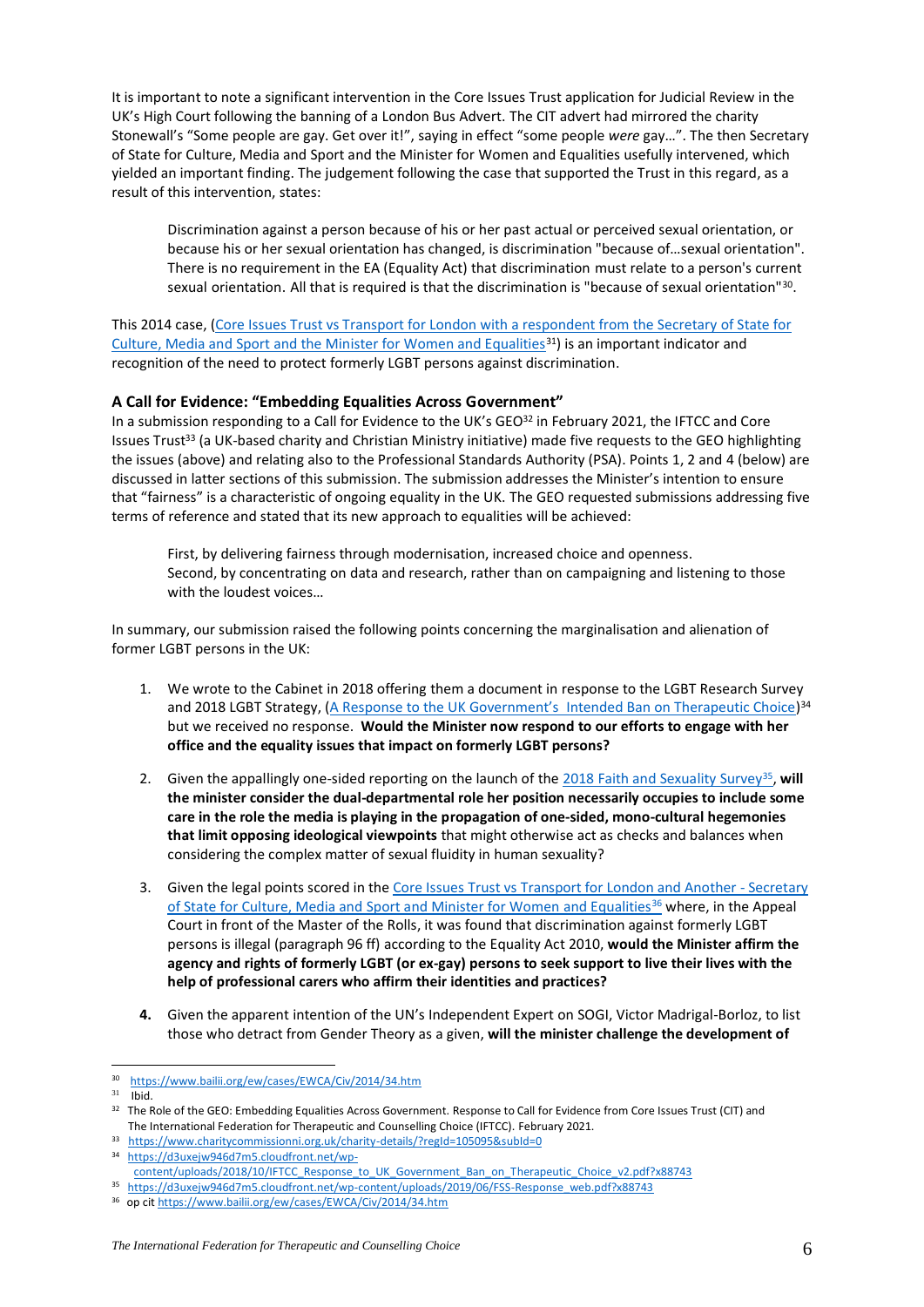# **(Soviet-style) anti-LGBT Southern Poverty Law Centre-type hate-group lists and show how "fairness" in her conceptualisation of the government's new equality strategy might allow dissenting viewpoints?**

Current concerns to ban so called "conversion therapy" stem from a political initiative led by former Minister of State Norman Lamb in collaboration (or collusion) with the then CEO of the UKCP, David Pink and Harry Cayton CEO of the **Professional Standards Authority (PSA) who worked to exclude any representation from persons formerly LGBT identified, or those professionals working** to support their mental health needs. **Will the minister consider the possible collusion of these parties that has led to the marginalisation of the ex-gay community in the UK and prevented any alternative viewpoint from emerging that will challenge the current state dogma on this issue?**

# **2. Observations about the gathering and use of data to promote LGBT acceptance in the UK**, **with reference to (1) the National LGBT Survey and (2) 2018 LGBT Action Plan.**

On 3 July 2018, supported by the LGBT National Survey Report<sup>37</sup>, the UK Government stated its intention, as one action point in its LGBT Action Plan<sup>38</sup>, to ban "Conversion Therapy". The National Survey Report provides a clear window into how data is gathered and used around gender theory and sexual politics in general. The Government's Summary Report states that no definition of "Conversion Therapy" was provided<sup>39</sup>, but the Research Report's working definition (using inaccurate, misleading and defamatory language)<sup>40</sup> concludes that these are "techniques intended to change someone's sexual orientation or gender identity". Of obvious concern is how survey participants could meaningfully participate in the survey on "Conversion Therapy" if it was not properly defined as a concept. Even more concerning is that the survey excluded any former LGBT persons, directed as it was only to LGBT persons. In so doing any person who had benefitted from interventions and had left their LGBT identity was thereby marginalised and discounted. Results were therefore tendentious and unrepresentative and cannot be properly generalised.

In the ten points that follow, we argued at the time that everyone has the right to walk away from sexual practices and experiences that do not work for them and should be supported to do so. References to "endnotes" can be accessed in the original 2018 submission $41$ .

**1. When referring to "Conversion Therapy" the LGBT National Survey Report makes no reference to the published literature** in the field nor to ideological diversity in research and debate, and as such represents "Advocacy Science". Endnote 1

**2. Governed by one ideological viewpoint,** the UK's Professional Mental Health bodies have for some time enforced a de facto ban on "Conversion Therapy". Public opinion appears to be ignored. Dissension on the matter is not tolerated within professional memberships. This entrenches a monoculture, and view-point discrimination is the result; enquiry research has ceased on the topic, neither can it attract funding, or published recognition. Endnote 2

**3. The National LGBT Survey (2018) is flawed.** It is a volunteer online sample. Non-LGBT - and implicitly ex-LGBT – were ineligible. It is not clear how non-UK and multiple respondents were eliminated. It did not define 'conversion therapy' but asked only if people had experienced it or been offered it, and by who. It did not ask if the 'conversion therapy' was beneficial or harmful, nor the methods experienced. Policy and law based on this survey are therefore based on assumptions. Endnote 3

<sup>41</sup> Pages 7-20[: https://www.gov.uk/government/publications/national-lgbt-survey-summary-report](https://www.gov.uk/government/publications/national-lgbt-survey-summary-report)

<sup>37</sup> <https://www.gov.uk/government/publications/national-lgbt-survey-summary-report>

<sup>38</sup> LGBT Action Plan 2018: [https://www.gov.uk/government/publications/lgbt-action-plan-2018-improving-the-lives-of-lesbian](https://www.gov.uk/government/publications/lgbt-action-plan-2018-improving-the-lives-of-lesbian-gaybisexual-and-transgender-people)[gaybisexual-and-transgender-people](https://www.gov.uk/government/publications/lgbt-action-plan-2018-improving-the-lives-of-lesbian-gaybisexual-and-transgender-people)

<sup>&</sup>lt;sup>39</sup> Summary Research Report 2018:14: "We did not provide a definition of conversion therapy in the survey, but it can range from pseudopsychological treatments to, in extreme cases, surgical interventions and 'corrective' rape".

<https://www.gov.uk/government/publications/national-lgbt-survey-summary-report/national-lgbt-survey-summary-report> <sup>40</sup> Research Report (2018:83): "So-called conversion therapies, sometimes also referred to as cure, aversion or reparative therapies, are techniques intended to change someone's sexual orientation or gender identity. These techniques can take many forms and commonly range from pseudo-psychological treatments to spiritual counselling. In extreme cases, they may also include surgical and hormonal interventions, or so-called 'corrective' rape." https://www.gov.uk/government/publications/national-lgbt-survey-summary-report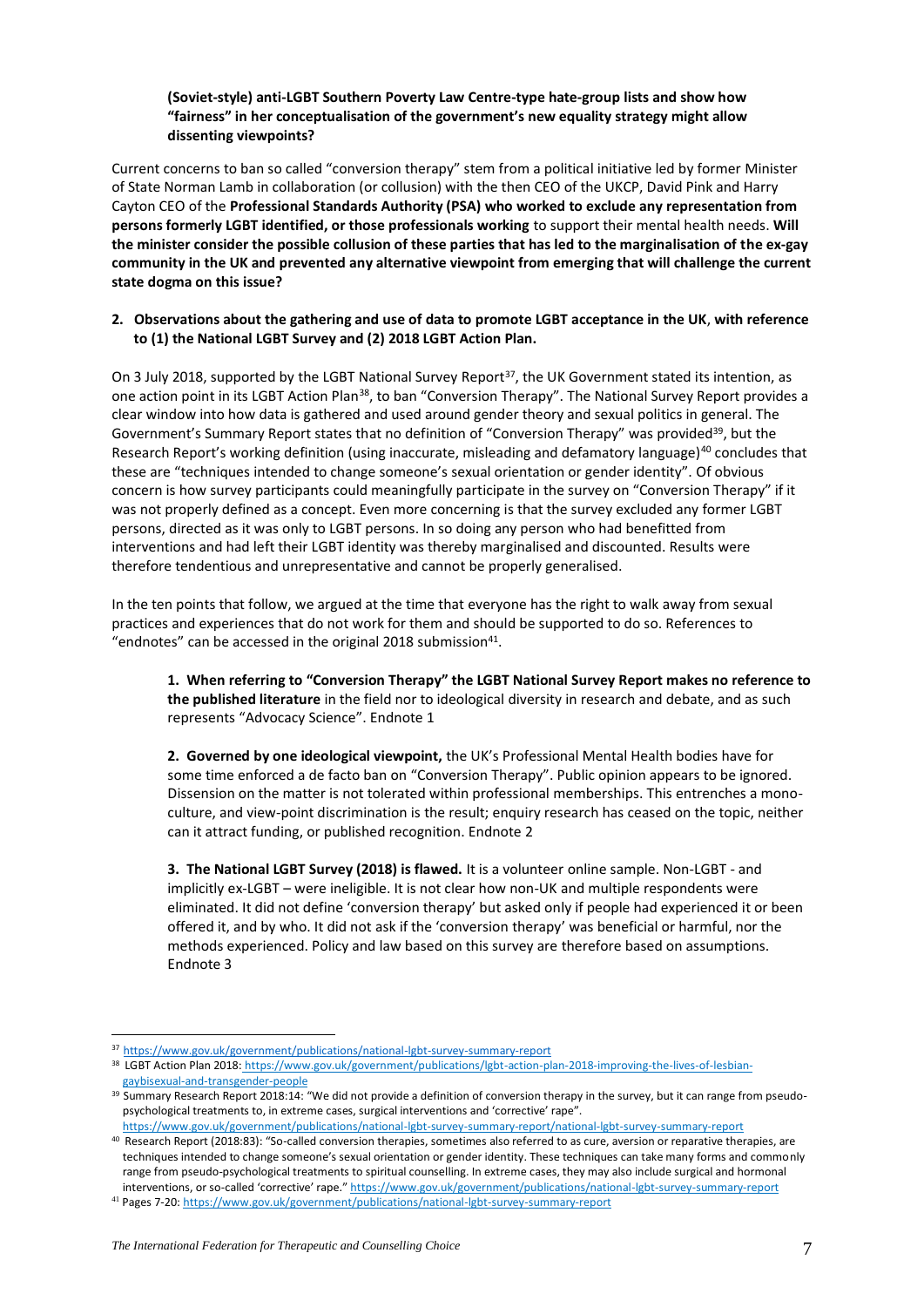**4.** In UK society, ideological fault-lines separate those who conflate gender and sexual fluidity, from those who view sexuality as fluid and gender mostly as fixed. **Sexual Attraction Fluidity Exploration in Therapy (SAFE-T) is a valid and ethical response** to the extreme practices highlighted by the government's grab-all definitions.

**5. Evidence is being ignored that sexuality is not innate and is not immutable.** This evidence includes population studies. The public is being denied right of access to counselling, based only on fears of "potential harm" and ideological preference. (..) . Endnote 5

**6.** Neither the Research Report of the National LGBT Survey, nor the LGBT Action Plan pay any attention to **questions of personal autonomy nor to the implications of the proposed ban implied in the European Convention on Human Rights**. Endnote 6

**7.** The state church, the Church of England, has urged the government to impose this ban. Using anecdotal evidence of only one type, and claiming spiritual abuse, they have done so without presenting evidence of harm or malpractice. **The church has actively refused audiences to listen to the testimonials of once-gay and ex-gay persons.** Neither have they shown discernment of legitimate counselling practice. Endnote 7

**8.** The Prime Minister, the **Rt. Hon. Theresa May<sup>42</sup>** and the Minister for Women and Equalities the **Rt. Hon. Penny Mordaunt<sup>43</sup>** have referred to the "abhorrent practice of 'Conversion Therapy'". They have nevertheless **actively declined to meet individuals who claim to have benefited from counselling support for unwanted same-sex attractions and gender confusions**, thereby denying their identities. Endnote 8

**9. The UK government's documentation does not appear to be aware that an unintended consequence of banning** counselling for unwanted same-sex attractions and gender confusion, will be increased suicidal ideation for this population group. Endnote 9

**10. Labelling Therapeutic Choice "Extremism".** Government officials have made the link between counselling which supports unwanted homosexual feelings and gender confusions as "non-violent extremism" as a means of supressing legitimate counselling and the choice of clients seeking therapy or counselling. Endnote 10

Given the concerning misuse of data and poor research methodology that was not representative of the UK population by excluding former LGBT persons, the following recommendations are offered to the UK government:

**1. Corrective measures are undertaken to listen to those who have benefitted from therapeutic and counselling support** for unwanted same-sex attractions and gender confusions. The National LGBT Survey deselected any individuals positively helped by counselling and therapy, unlikely to retain an LGBT identity.

**2. Support, via the Professional Standards Authority, for practitioners operating according to agreed practice guidelines** is given to those offering counselling and therapeutic support for unwanted same-sex attractions and gender confusions. The IFTCC is an emerging organising provider of such professional standards.

**3. Recognition and development of case law highlighting "other" sexual minorities** such as "ex-gay" or those once gay or previously transgendered so that they are actually and not theoretically protected under the Equality Act of 2010 so that discrimination is unlawful.

<sup>42</sup> ITV News, 3 July 2018: [https://youtu.be/CNeaEosWxOk](4%20July,%202018%20Launch%20Event%20LGBT%20Action%20Plan:%20)

<sup>43 4</sup> July 2018 Launch Event LGBT Action Plan: "The plan's commitments range from a national lead on healthcare, to banning the abhorrent practice of conversion therapy, to action on hate crime and combating bullying in our schools" <https://www.gov.uk/government/speeches/launch-event-lgbt-action-plan-2018>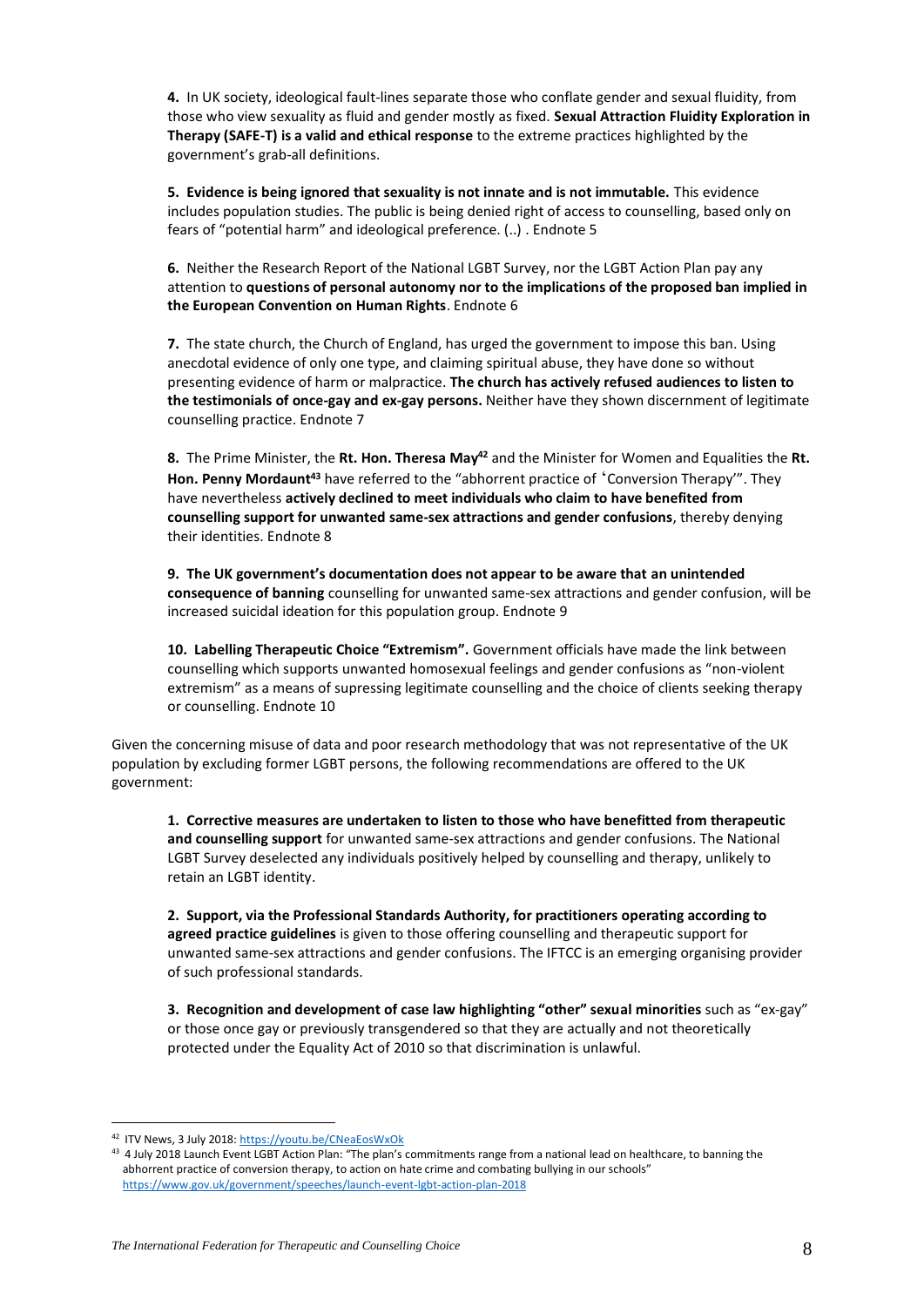**4. Acknowledgement that under-radar and clandestine operations are the product of bans.** Training, collegiality and accountability in cross-disciplinary learning environments are the best investment if harm is genuinely the government's concern.

**5. Resources are deployed to support this minority group** to access suitably trained practitioners who historically are denied access (because of the de facto ban) to professional certification, supervision, collegiality, continuing professional development and professional indemnity insurance.

# **3. Non-governmental initiatives challenging resistance to LGBT ascendancy in the context of The Faith and Sexuality Survey (FSS) and the role of (1) legacy media, (2) social media and (3) the banking sector.**

For the purpose of this submission, the Faith and Sexuality Survey, widely sanctioned by the UK media, provides an example of problematic data collection and usage in respect to the LGBT and gender theory initiatives in the UK. According to Schumm, <sup>44,45</sup> the Faith and Sexuality Survey produced by the Ozanne Foundation<sup>46</sup> is an example of advocacy science:

The FSS needs to be interpreted in a larger, historical context of the "weaponization" of science conducted in order to promote certain political or legal objectives. Science, *per se*, should ideally be neutral, an attempt to determine facts, including how concepts are related to each other. But to serve policy interests, science needs to be of the highest quality.

He proceeds to clarify the quality of data that should be used to inform public policy, and clearly missing in this study:

First, data should be made freely available to the general public so results can be independently replicated, as Professor Regnerus (2012)<sup>47</sup> did with his controversial data set. Second, data should be derived from random samples whose results can be compared to known population parameters. Nonrandom data may provide interesting results or suggest ideas for future research with random samples but, in my opinion, is so subject to selection bias, if not confirmation bias, that it should seldom be used to inform public policy or law. Another way of looking at that problem is that if you want to apply law or policy to all citizens, then the research should be representative of all citizens, not an unknown select few who most likely hold some strong pre-existing biases that may have inspired them, in the first place, to participate in a survey. Survey design should be strong so that skip patterns are clear and so that respondents answer all the questions with high completion rates for all questions that are applicable. Solicitation of respondents should not be designed to encourage those who will be most likely to support the political goals of the research. Research results should include standard deviations and effect sizes, without which trivial differences (in large samples) may be found to be statistically significant or strong effects (in small samples) may be found non-significant statistically. Questions should be symmetric. That is, if you want to ask about criminalizing change from gay to straight, what about change from straight to gay? Asking questions about only one direction of change, when there are at least two, suggests implicit bias. Statistical analyses should consider intersectionality, that is how various combinations of factors predict outcome variables rather than relying upon simplistic analyses. As this report will explain in much more detail, such requirements were not met with the FSS. Furthermore, basing changes in public or church policy on one study (equally valid argument with respect to the Regnerus study) is very risky as initial studies are often found to be incorrect (Ioannidis, 2005<sup>48</sup>). For example, a great deal of early research indicated that same-sex parents were not more likely to raise children who would grow up to become lesbian, gay, or bisexual; however, more recent research contradicts that conclusion (Schumm, 2018<sup>49</sup>).

<sup>44</sup> **Walter R. Schumm, PhD** is a professor of Applied Family Science in the College of Health and Human Sciences at Kansas State University. He is a retired colonel (U.S. Army) and a recipient of the Legion of Merit. His most recent book was Same-Sex Parenting Research: A Critical Assessment by Wilberforce Press.

<sup>45</sup> In FSS 201[9 https://d3uxejw946d7m5.cloudfront.net/wp-content/uploads/2019/06/FSS-Response\\_web.pdf?x88743](https://d3uxejw946d7m5.cloudfront.net/wp-content/uploads/2019/06/FSS-Response_web.pdf?x88743) pp4-5

<sup>46</sup> https://ozanne.foundation/faith-sexuality-survey-2018/

<sup>47</sup> Regnerus, M., How Different Are the Adult Children of Parents Who Have Same-Sex Relationships, Social Science Research; 41: 752- 770.

<sup>48</sup> Ioannidis, JPA., Why Most Published Research Findings Are False, PLoS Medicine 2005; 2(8): e124.

<sup>49</sup> Schumm, W., 2018. Same-Sex Parenting Research: A Critical Assessment.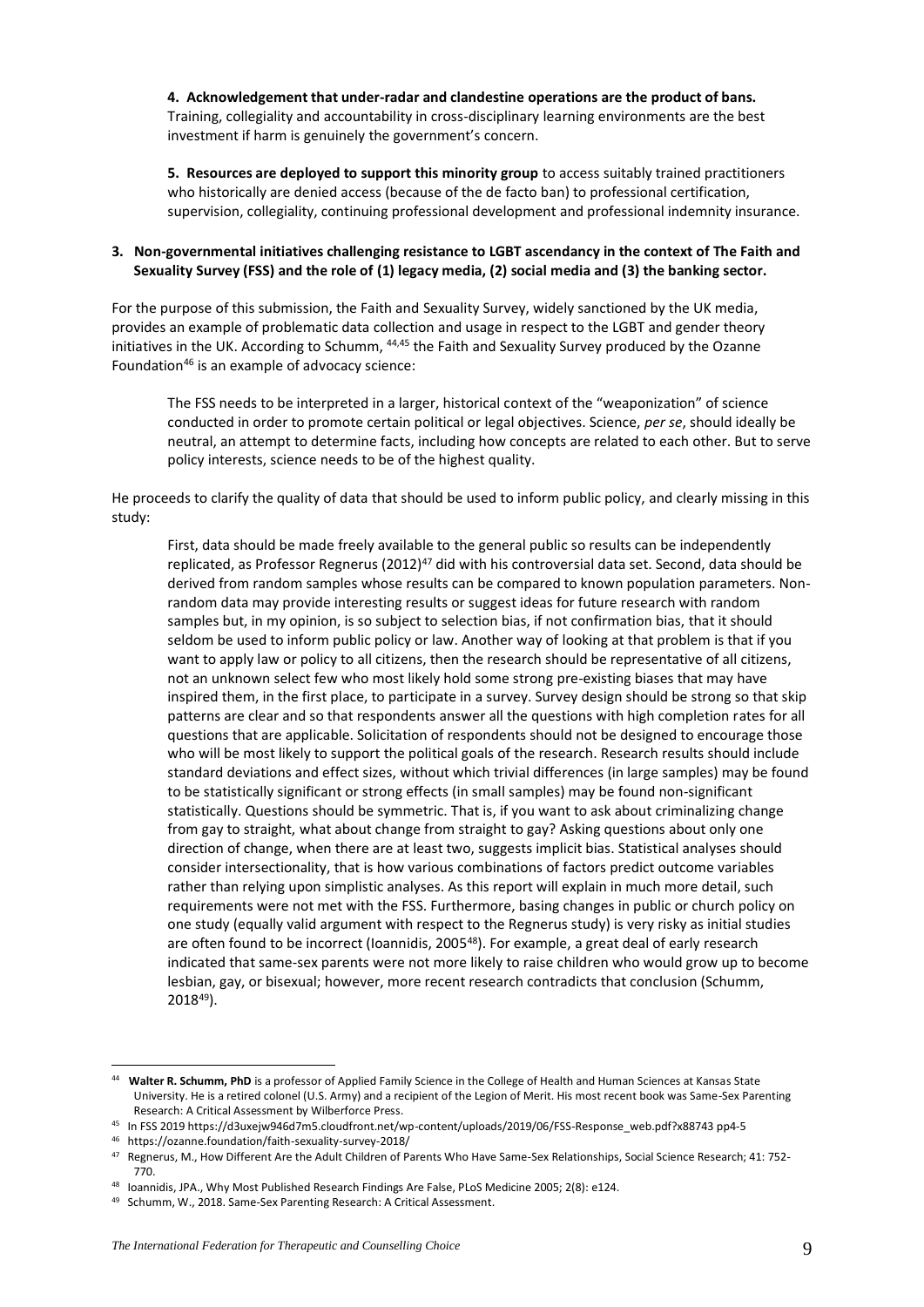The IFTCC Report on the FSS provides the following summary of the issues found with the collection and use of data in a widely publicised report promoted uncritically by the UK media: (footnote references remain as the original displays them and may be found in the original IFTCC report on pp 37-38<sup>50</sup>). Following the summary below, we will turn our attention to the role of the media in this context.

- 1. **The ONS<sup>5</sup>estimates LGB are 2% of the UK population - an estimated 1,100,000 people aged 16+. In stark contrast, the FSS found 52% of its sample was LGBQ+.** In Q23 11.37% (458 people) said yes, they had actual experience of attempting to change their sexual orientation. Yet only 368 people gave any evidence of this experience in the subsequent branch of questions: too few to adequately examine something that could affect the lives of 1.1 million people<sup>4</sup>.
- 2. **The sample was also over-represented by a third in the age group 35-64 compared to the 2017 Office for National Statistics<sup>3</sup>estimates of the UK population** and it was heavily biased towards Anglican Christians (41%). Taken together, these factors suggest that there is an 'Ozanne brand' which attracts a certain type of person who is motivated to respond in a particular way.
- 3. **FSS is partisan, and has errors in its design, with the effect that some key claims were not proven by the data.** Question 1 allowed 18-year-olds to put themselves into either category of 16-18 or 18-24. This limited the examination of data by age. Some data items are listed twice in one table - with different values. There were significant issues of missing data and data integrity: the FSS appears to have used both complete and incomplete survey responses and data are presented as a % of those answering each question, with a different denominator for each question. This means that, as presented, data from different tables cannot be accurately compared to each other. The possible routes through the survey seem to have had failures. Key questions were missed by most participants (Q27, Q29 - 'How long ago was this?') People were routed into questions without explanation, swelling numbers (Q21, Q22, Q33).
- 4. **Most respondents were teenagers last century: 72.08% of the respondents were over 35 years old.**  511 respondents were aged 16-25. Just 67 people were 16-18 years old.
- 5. **Data from Q20-22 are the basis of a serious allegation – that religious leaders forced people to**  attempt to change their sexual orientation.<sup>6,7</sup> FSS fails to clarify when this happened, not even if this is a current problem or one of last century. The responses from Q22 contradict Q20, indicating a problem in data collection. It would be unjust to change church and society based on these flawed data.
- 6. **No data were presented to indicate the chronological year, decade or century wherein any attempt to change sexual orientation occurred, or the form of attempt used, or its impact - not even for teenage respondents.** Therefore, current harm and the need for more safeguarding are not proven.
- 7. **Some of the 16 cited 'forms of attempt' to change sexual orientation used to be practised by the NHS.** 8,9,10,11,12,13,34 Some of these practices – abandoned for this purpose last century as unethical could only ever have been practised by a registered doctor or psychiatrist.<sup>13</sup> Professional psychotherapy with the goal of sexual orientation change was banned in 2014 by public policy<sup>14,15</sup>, so the youngest are unlikely to have experienced this either. Also cited was forced sex – which is already addressed by the laws on rape. Other 'forms of attempt' included spiritual practices such as prayer, fasting, and healing with religious ministry, family or friends. To conflate all these 16 together was misleading and unhelpful. The implication that prayer and personal relationships should be controlled raises serious issues of religious and personal freedom.
- 8. **The reported figures for mental health are within the range seen in similar volunteer online LGBQ surveys not predicated on therapy.**20, 21 Degrees of self-harm, eating disorders, and suicidal thoughts/actions are comparable to the survey 'Life in Scotland for LGBT Young People' 2018<sup>20</sup>. Owing to survey design, the FSS fails to show an exclusive link between attempts to change sexual orientation and suicidal ideation and self-harm. Representative studies have shown that all LGB are at increased risk of poor mental health and low wellbeing.<sup>16, 17, 19, 22, 23, 24</sup> Several studies in several countries show that for some, sexuality can change with or without therapeutic help.23,24,27,28,29,30,31,32,33

<sup>50</sup> Ibid: pp 37-38. https://d3uxejw946d7m5.cloudfront.net/wp-content/uploads/2019/06/FSS-Response\_web.pdf?x88743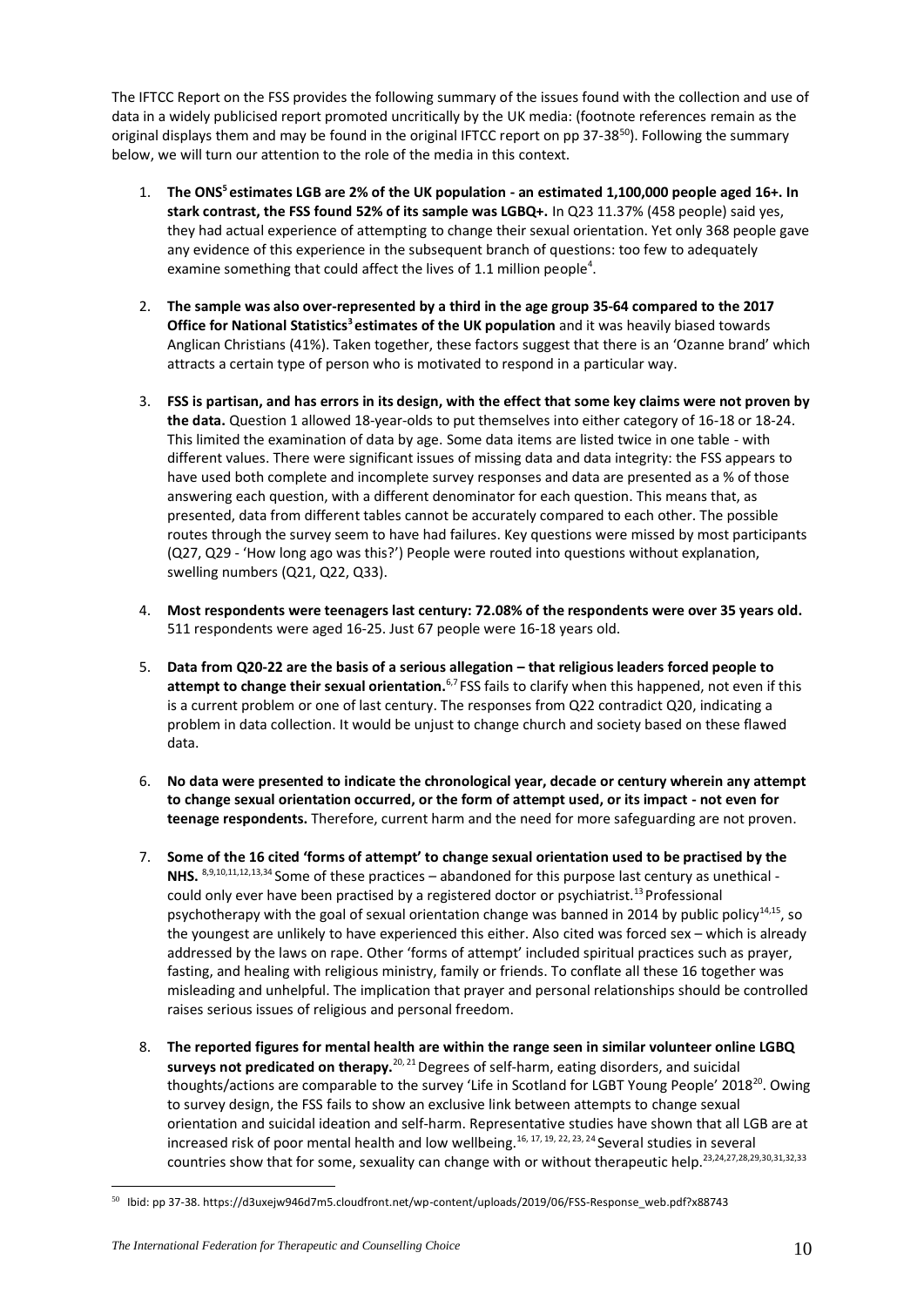- 9. **FSS Q31 (answered by 361 respondents) reports 13 people who said their attempt to change sexual orientation worked completely, and another 60 who said, 'It seemed to work for a while'.** Bisexuals were the second largest sexual minority in the FSS and yet they were ignored in the analysis of results. FSS fails to address the conflict between banning therapy to support LGB people's heterosexual capacities, <sup>22,35</sup> and the heterosexual relationships of bisexually attracted people<sup>25</sup> – despite public data showing that when bisexuals marry, it is almost always to the opposite sex.<sup>5</sup>
- 10. **That the majority (51.1%) of respondents to the FSS were in favour of criminalising therapy is a weak result for such a biased sample.** It was the youngest - who were the least likely to have experienced any therapy - who were the most likely to want it banned. This therefore is a prevailing point of view irrespective of experience. The FSS is demanding criminalisation and additional safeguarding, and implicitly seeks an end to religious ministry or even prayer in support of opposite sex marriage and attraction. Yet counter to the claims made, no harm was been demonstrated to be happening now. The FSS demands are not supported by its data as presented. It would be a seriously retrograde step if science were to be decided by majority vote.

# **3.1 The Role of the Legacy Media in the UK in the Uncritical Promotion of Gender Theory and LGBT Ascendancy**

The FSS (2018) provides a useful context to examine the role of the legacy media in promoting LGBT ideology in the UK. When the survey report was released, Moseley reported that the main media channels that promoted the survey findings were Channel 4 News<sup>51</sup>, the Guardian<sup>52</sup>, the Express<sup>53</sup>, the Daily Mail<sup>54</sup> and Reuters<sup>55</sup>. The following extracts reveal examples of the inherent problems with advocacy journalism that refuses to engage critically with the subject on which it reports:

# With respect to **Channel 4 News** Mosely asks -

The question in all of this is how did Channel 4 News make its editorial decisions on the topic? Why did it not interview anybody who had been involved in actual counselling or psychotherapy? And why did it not acknowledge what even the Faith and Sexuality Survey itself admitted, that some people did experience change in sexual orientation?

# Concerning the **Guardian's** report her observations are penetrating:

…the Guardian article did acknowledge that the FSS found that thirteen people who responded said that attempts to change their sexual orientation 'said it had worked completely.' This is a crucial fact because it undermines the entire argument made by the Ozanne Foundation that all attempts at change should be banned on the grounds that they are harmful. The question to ask here is why did the Guardian not inquire further about this discrepancy? Would not the duty to provide unbiassed journalism require this?

# With respect to the **Express** report, note also Moseley's comments:

Perhaps the most misleading news headline in relation to the FSS was that by the Express: 'Gay Christians in the UK 'forced to have straight sex in gay cure therapies' – shock survey'. The subtitle ran as follows: 'HUNDREDS of gay Christians in the UK are being forced to deny their homosexuality in gay therapy rituals, with some being made to have straight sex, a shock report has revealed.'

The final example concerning reporting on the FSS highlighted by Moseley relates to **Reuters:**

<sup>51</sup> <https://www.channel4.com/news/the-impact-of-gay-conversion-therapy-on-mental-health-in-uk>

<sup>52</sup> <https://www.theguardian.com/world/2019/feb/20/conversion-therapy-can-result-in-mental-illness-poll-finds>

<sup>53</sup> <https://www.express.co.uk/news/uk/1090401/gay-christians-christianity-conversion-therapy-survey-poll>

<sup>54</sup> <https://www.dailymail.co.uk/news/article-6726761/Gay-people-forced-straight-sex-religious-conversion-therapy.html>

<sup>55</sup> [https://uk.reuters.com/article/britain-lgbt-religion/fifth-of-gay-brits-who-try-to-change-sexuality-attempt-suicide-survey-says](https://uk.reuters.com/article/britain-lgbt-religion/fifth-of-gay-brits-who-try-to-change-sexuality-attempt-suicide-survey-says-%20idUSL1N20F1HZ)[idUSL1N20F1HZ](https://uk.reuters.com/article/britain-lgbt-religion/fifth-of-gay-brits-who-try-to-change-sexuality-attempt-suicide-survey-says-%20idUSL1N20F1HZ)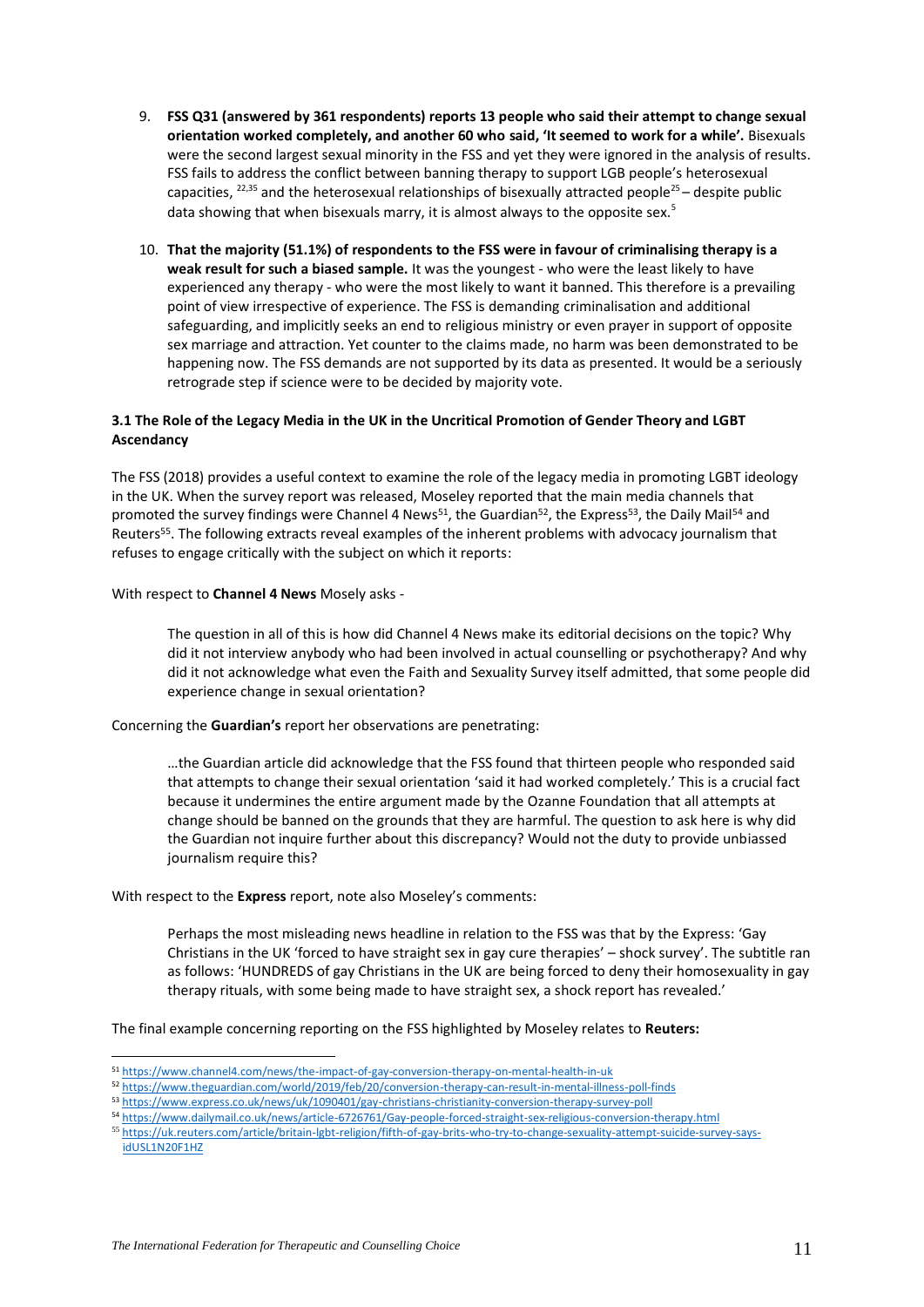The headline ran 'Fifth of gay Brits who try to change sexuality attempt suicide, survey says'. The article omitted to say that the sample was not representative of the UK population. Reuters used the following definition of 'conversion therapy':

*'Conversion therapy, which can include hypnosis, electric shocks and fasting, is based on the belief, common in conservative religious communities, that being lesbian, gay, bisexual or transgender is a mental illness that can be cured.'* 

This 'definition' instantly discredits Reuters as a serious source of journalism on the subject, as it does not even include normal talking therapy as part of 'conversion therapy'. It makes transparent the fact that the term has been made up to discredit all attempts at change...

In conclusion the IFTCC report offers this summary to illustrate (in the context of the Ozanne Foundation's release of the FSS):

What this amounts to is a serious lack of curiosity and critical questioning on the part of the journalists reporting on the Faith and Sexuality Survey. This is a real problem given that these are key qualities required of journalists if they are to excel in their profession. No alternative or critical viewpoint is sought out on the Survey. It is noteworthy that not one single news item cited an alternative or critical viewpoint on the survey and its subject matter. No further inquiry was made about the thirteen people who reported a complete change in sexual orientation. This shows a clear journalistic bias against these people. The press need to be reminded that under Article 14 of the European Convention on Human Rights people have the right to determine their sexual orientation.

# **3.2 Social Media**

In February 2021, the Observatory on Intolerance and Discrimination of Christians in Europe reported the permanent unpublishing of the Core Issues Trust Facebook page<sup>56</sup>. This followed the release of a statement by the organisation<sup>57</sup>. The unilateral action by Facebook was not unexpected, given the active role the platform had played in inciting violence towards the Trust members or Staff and supporters.

In May 2020, Core Issues Trust was the subject of media reports <sup>58,59</sup> indicating that the National Secular Society (NSS) was challenging the Trust's registration with the Northern Irish Charity Commission on the grounds that it purveyed "Conversion Therapy". The Trust issued a statement denying this accusation<sup>60</sup>.

Shortly after this the Trust sustained significant online harassment which culminated in a campaign to close our bank accounts and to disrupt our charity work<sup>61</sup>. Barclays Bank, along with Mail Chimp and PayPal unilaterally closed our accounts. Significant interruption of our social media accounts was also experienced. The Trust filed four Serious Incident Reports to the Northern Irish Charity Commission, at the time of these events.

It also made a submission to the Westminster Government's Petitions Committee which had called for "Written Evidence of Online Abuse". The submission provided evidence of online harassment and abuse with specific reference to the misattribution of "Conversion Therapy" to our organisation which had formed the basis of the targeted abuse the Trust was experiencing. The following evidence was submitted (without any subsequent follow-up or discussion):

- 1. Unscrupulous punitive actions or actions facilitated by providers such as PayPal, Mail Chimp and Wikipedia.
- 2. Evidence of orchestrated incitement to hate
- 3. Significant numbers of unsolicited abusive telephone calls, emails, text messages over the period 28 June to the date of this report – Sunday 5th July 2020.

<sup>56</sup> <https://www.intoleranceagainstchristians.eu/index.php?id=12&case=4424>

<sup>57</sup> [https://www.core-issues.org/UserFiles/File///Closure\\_of\\_Core\\_Issues\\_Trust\\_FB\\_Statement\\_FINAL.pdf](https://www.core-issues.org/UserFiles/File/Closure_of_Core_Issues_Trust_FB_Statement_FINAL.pdf)

<sup>58</sup> [https://www.belfasttelegraph.co.uk/news/northern-ireland/complaint-over-charity-status-of-gay-conversion-group-core-issues-trust-in](https://www.belfasttelegraph.co.uk/news/northern-ireland/complaint-over-charity-status-of-gay-conversion-group-core-issues-trust-in-northern-ireland-39201914.html)[northern-ireland-39201914.html](https://www.belfasttelegraph.co.uk/news/northern-ireland/complaint-over-charity-status-of-gay-conversion-group-core-issues-trust-in-northern-ireland-39201914.html)

<sup>59</sup> [https://www.civilsociety.co.uk/news/call-for-charity-regulators-to-remove-registered-charities-advocating-for-gay-conversion](https://www.civilsociety.co.uk/news/call-for-charity-regulators-to-remove-registered-charities-advocating-for-gay-conversion-therapy.html)[therapy.html](https://www.civilsociety.co.uk/news/call-for-charity-regulators-to-remove-registered-charities-advocating-for-gay-conversion-therapy.html)

<sup>60</sup> <https://www.core-issues.org/news/response-to-national-secular-society-campaign>

<sup>61</sup> <https://www.lifesitenews.com/news/after-lgbt-mob-attacks-world-leading-bank-to-close-christian-counseling-orgs-accounts>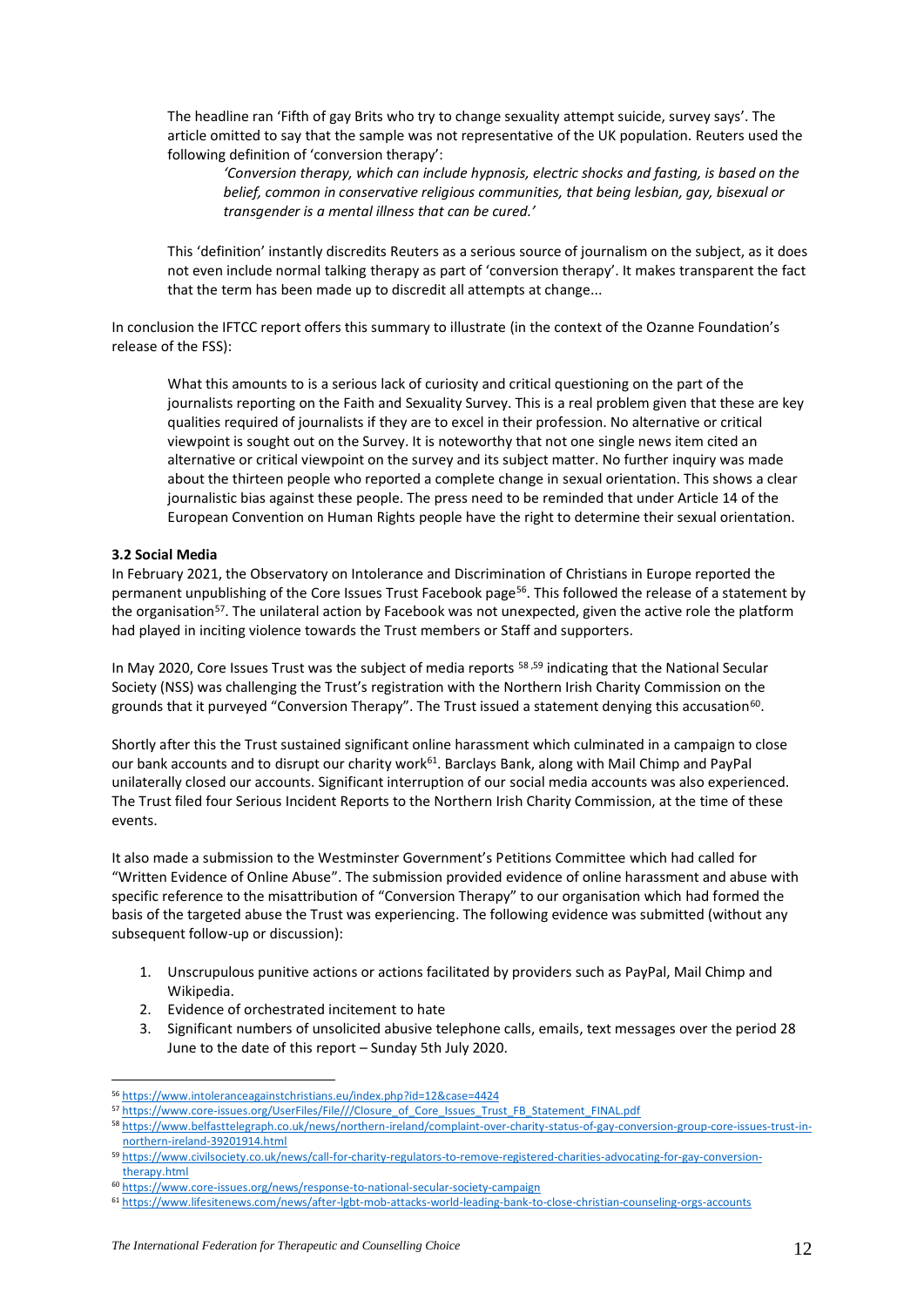- 4. Rising numbers of abusive Facebook and YouTube postings.
- 5. Harassment of Core Issues Trust via (1) personal social media profiles using inappropriate images and (2) requests to confirm unrequested pornographic accounts to the address info@core-issues.org.

The above was also reported to the PSNI in Belfast: Case reference number 955 30/7/20. The Investigating officer's name was Constable Wilson, with no action being taken.

Summary of contents of this submission: From Saturday 28th June 2020 – Sunday 5th July 2020, the Trust experienced a high level of online harassment towards its personnel.

- 1. Before or during this campaign the Trust had all PayPal accounts permanently terminated. The organisation's Mailchimp account was similarly unilaterally terminated with no warning of noncompliance.
- 2. During this time frame, a Wikipedia page posted libellous statements about the Trust, which is proving difficult to alter. The Trust must now resort to legal means.
- 3. Evidence covers social media incitement to "badly review".
- 4. Some 300 unsolicited "nuisance" calls were received over the period with numerous hateful messages that interfered with the work of the charity and made access to our services more difficult for genuine enquiries. Evidence exists of incitements on social media platforms.
- 5. Several of the (nine) social media platforms belonging to Core Issues Trust were consistently abused, with vitriol extending to the personal profiles of those working for Core Issues Trust.
- 6. Numerous unsolicited emails were received inviting persons linked wit[h info@core-issues.org](mailto:info@core-issues.org) to confirm memberships on pornographic websites or advice to attend various medical clinics.
- 7. Inappropriate, and in some cases "Satanic" SMS texts were received attaching inappropriate images and encouraging CIT staff members to kill themselves and wishing their families to be raped.
- 8. Core Issues Trust is concerned that the apparent immunity of LGBT activist perpetrators is the legacy of the on-going disinformation provided by the "mainstream" (legacy) media. This is aggravated by refusal of the UK government to actively recognise that ex-gay persons are protected under the Equality Act of 2010, along with media claims that therapeutic choice is tantamount to "torture".

Following this social media led campaign and following calls on social media (Facebook) for Barclays to do so, Barclays Bank indicated by correspondence dated 13th July 2020, that it would close accounts for both Core Issues Trust and the IFTCC, by the 14th September 2020. This was then done, prompting international media attention<sup>62,63,64,65</sup>.

# **3.3 Banking Sector**

Since the closure of Core Issues Trust's Barclays Bank Accounts is now a matter for the courts, no further comment will be made about this in this submission.

# **4. Summary and Conclusion**

Our submission to the Call for Input from the UN Independent Expert on SOGI, offers the perspective of the International Federation for Therapeutic and Counselling Choice in the context of the United Kingdom, on challenges to gender ideology in the country. We indicate how the state appears to collect data, provide definition, relate to treaties, declarations, programs and policies relevant to the Call for Input. We have also commented on the use of narrative with reference to sexual orientations, again with special reference to the UK since that is where we operate from and are registered. Our submission has revolved around three areas: (1) the main mechanisms used to challenge any resistance to LGBT orientations and gender theory in the UK, (2) by providing observation about how data has been gathered and the mechanisms used to promote LGBT ascendancy in the UK. Specifically, we have made reference to the National LGBT Survey and UK's 2018 LGBT Action Plan. We have broadened the context of our submission and the examples that illustrate it by reference to private sector initiatives that challenge any resistance to Gender Therapy or LGBT orientations, by reference

<sup>62</sup> <https://www.thisismoney.co.uk/money/markets/article-8924111/Barclays-sued-gay-conversion-Christian-group.html>

<sup>63</sup> [https://www.forbes.com/sites/jamiewareham/2020/07/25/barclays-closes-uk-christian-charity-bank-account-offering-lgbt-conversion](https://www.forbes.com/sites/jamiewareham/2020/07/25/barclays-closes-uk-christian-charity-bank-account-offering-lgbt-conversion-therapy/)[therapy/](https://www.forbes.com/sites/jamiewareham/2020/07/25/barclays-closes-uk-christian-charity-bank-account-offering-lgbt-conversion-therapy/)

<sup>64</sup> [https://www.newsletter.co.uk/business/ni-based-anti-gender-confusion-charity-says-barclays-bank-axed-its-account-following-social](https://www.newsletter.co.uk/business/ni-based-anti-gender-confusion-charity-says-barclays-bank-axed-its-account-following-social-media-campaign-2923950)[media-campaign-2923950](https://www.newsletter.co.uk/business/ni-based-anti-gender-confusion-charity-says-barclays-bank-axed-its-account-following-social-media-campaign-2923950)

<sup>65</sup> <https://www.foxnews.com/world/christian-ministry-uk-death-threats>